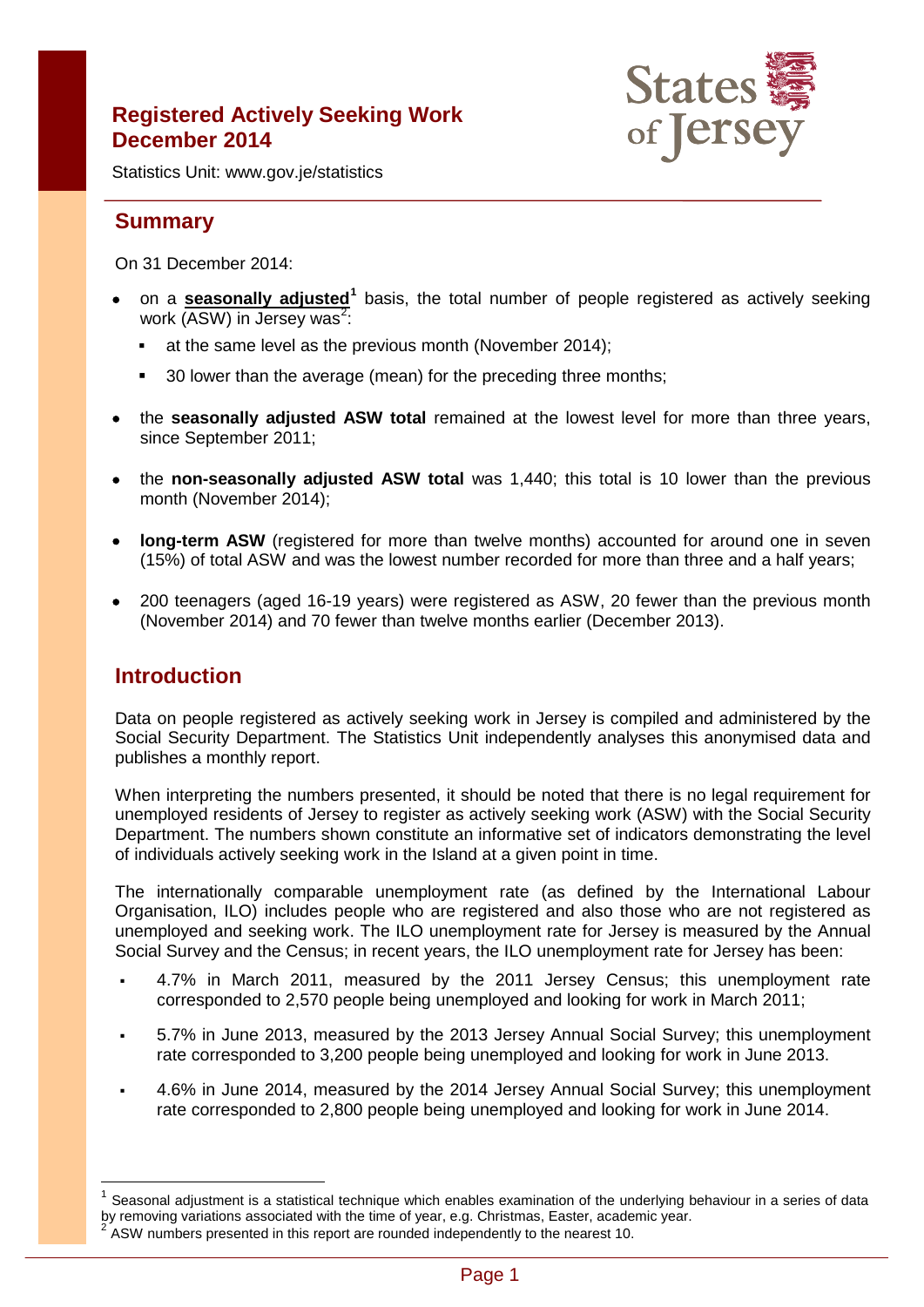### **Registered Actively Seeking Work**

On 31 December 2014, 1,440 people were registered with the Social Security Department as actively seeking work (ASW). Nearly three-quarters (74%) of individuals registered as ASW on this date (corresponding to 1,070 people) were receiving Income Support<sup>[3](#page-1-0)</sup>.

Figure 1 shows the total number of people registered as ASW at the end of each month since January 2010 (monthly data are shown in the Appendix). The total number registered in December 2014 was 10 lower than in the previous month (November 2014) and 310 lower than twelve months earlier (December 2013).



**Figure 1 – Total number of individuals registered as ASW, Jan 2010 – Dec 2014**

The seasonally adjusted series of the total registered as ASW, in which seasonal and calendar effects are removed, is also shown on Figure 1. From this perspective, the total number of people registered as ASW in Jersey in December 2014 was:

- <sup>o</sup> at the same level as a month earlier, November 2014;
- $\circ$  30 lower than the mean for the preceding three-month period, September to November 2014;
- <sup>o</sup> 340 lower than a year earlier (December 2013);

In the latest month, the seasonally adjusted total ASW remained at the lowest level for more than three years, since September 2011.

#### **Registered ASW by age**

On 31 December 2014, almost a quarter (24%) of people registered as ASW were under 25 years of age (350 individuals); one in seven (14%) of the total were teenagers aged 16-19 years.

Figure 2 shows the numbers registered as ASW by age of individuals in each of the last six months, from July to December 2014.

In the latest month, the younger age groups (aged under 40 years) saw small falls (of less than 20 individuals) in the number of people registered as ASW compared with the previous month (November 2014). In contrast, older age groups (aged 40 to 59 years) recorded increases in the number of people registered as ASW compared with the previous month.

<span id="page-1-0"></span> $3$  The total number of adults receiving Income Support and not working will be greater than this figure, which represents the number of people receiving Income Support who were registered as ASW on 31 December 2014.  $\overline{\phantom{a}}$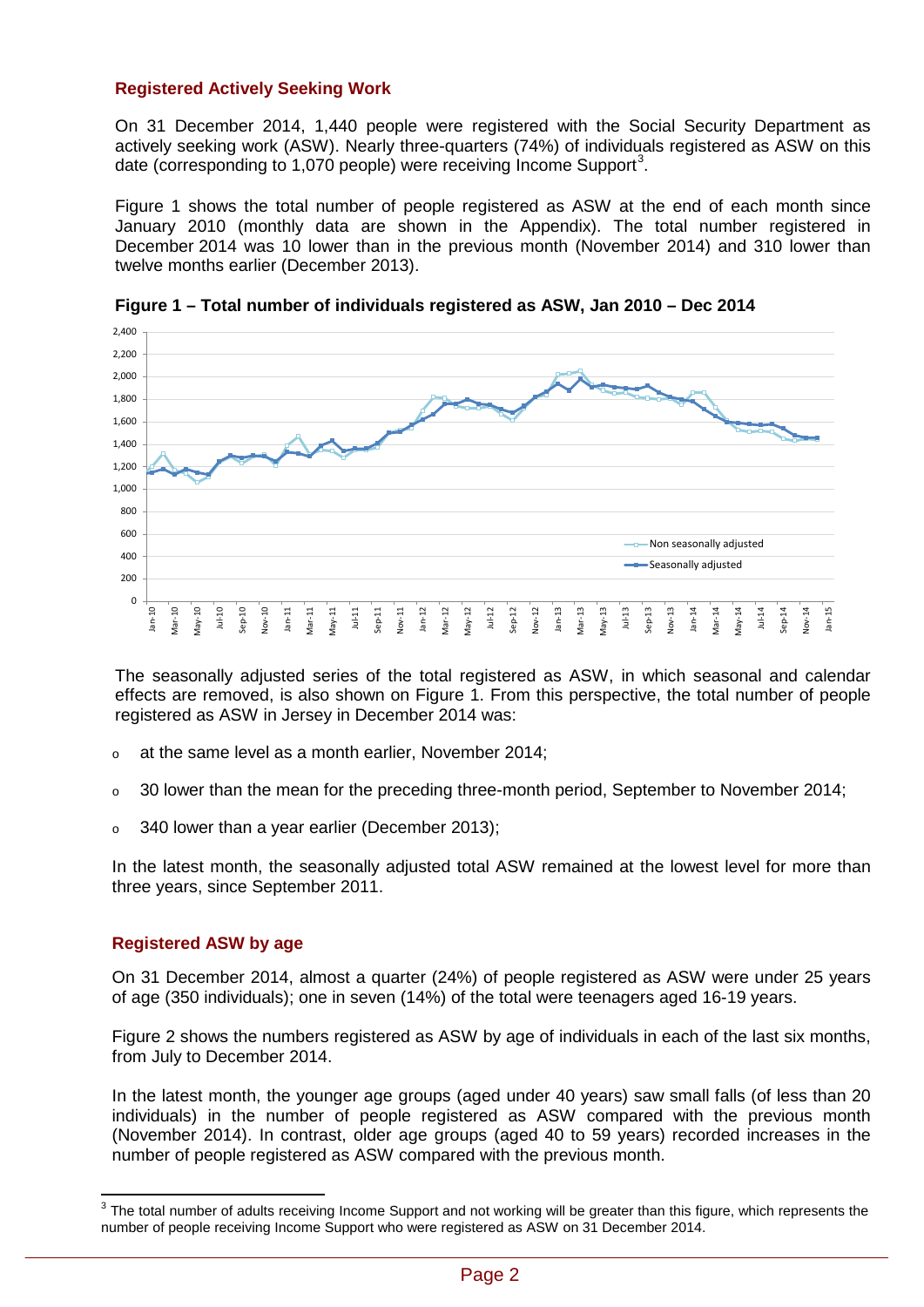

**Figure 2 – Individuals registered as ASW by age, Jul 2014 – Dec 2014**

Figure 3 shows the age distribution for people below 25 years of age who were registered as ASW in the latest six months, from July to December 2014.

200 teenagers (aged 16-19 years) were registered as ASW at the end of December 2014, some 20 fewer than the previous month (November 2014) and 70 fewer than twelve months earlier (December 2013).

Of those teenagers registered as ASW at the end of December 2014, 110 were on the Advance to Work scheme.



**Figure 3 – Individuals under the age of 25 registered as ASW, Jul 2014 – Dec 2014**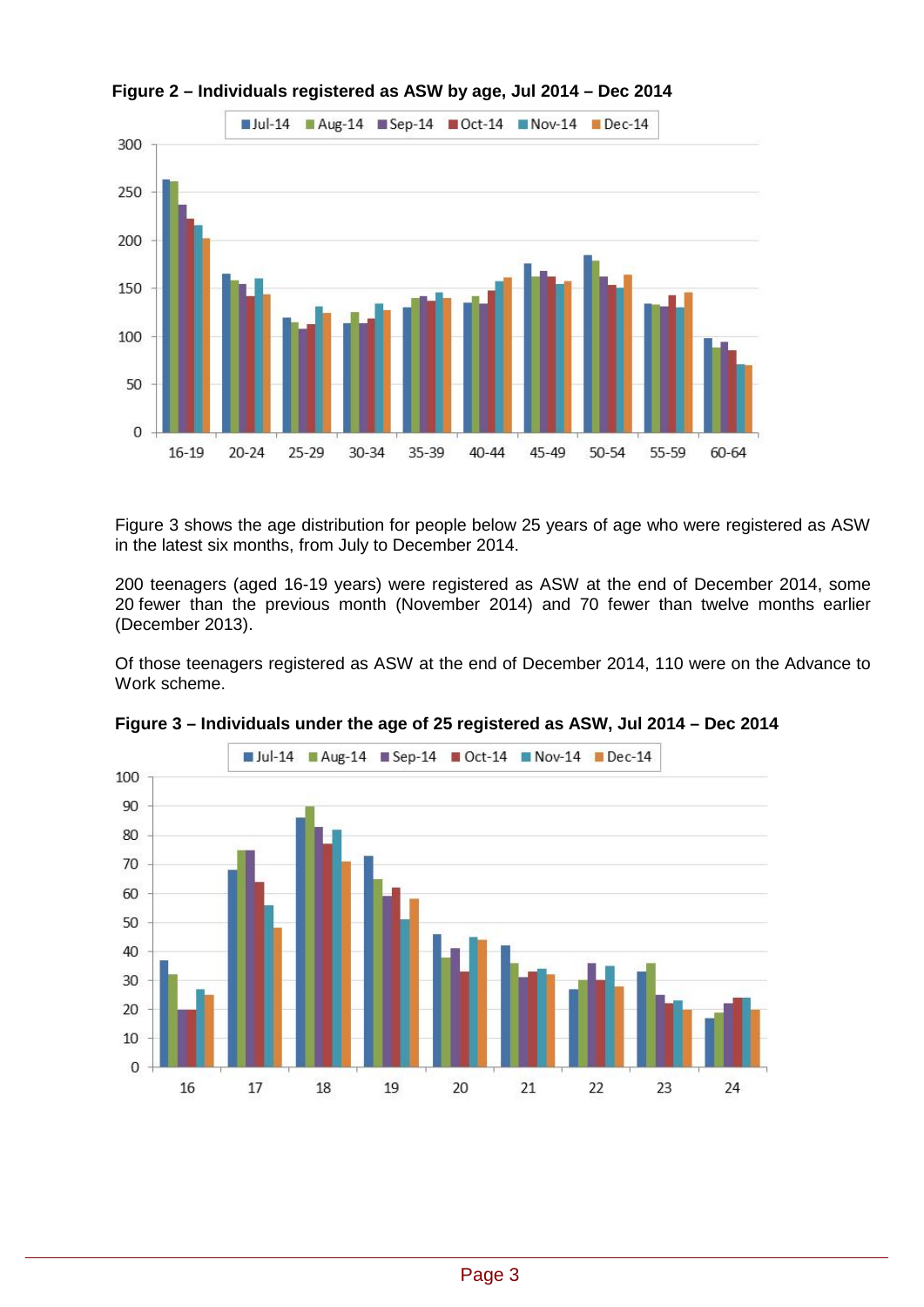### **ASW duration**

Almost half (47%) of all people registered as ASW on 31 December 2014 had been registered for three months or less – see Figure 4.



**Figure 4 – Registered ASW by length of period registered (months), Jul 2014 – Dec 2014**

220 people had registered as ASW in the latest month, 80 fewer than in the previous month (November 2014).

#### **Long-term ASW**

On 31 December 2014, there were 210 people who had been registered as ASW for more than twelve months, accounting for around one in seven (15%) of the total ASW.

The latest number of long-term ASW was 20 lower than the previous month and was the lowest recorded for more than three and a half years, since April 2011 - see Figure 5.



**Figure 5 – Long-term ASW, Jan 2010 – Dec 2014**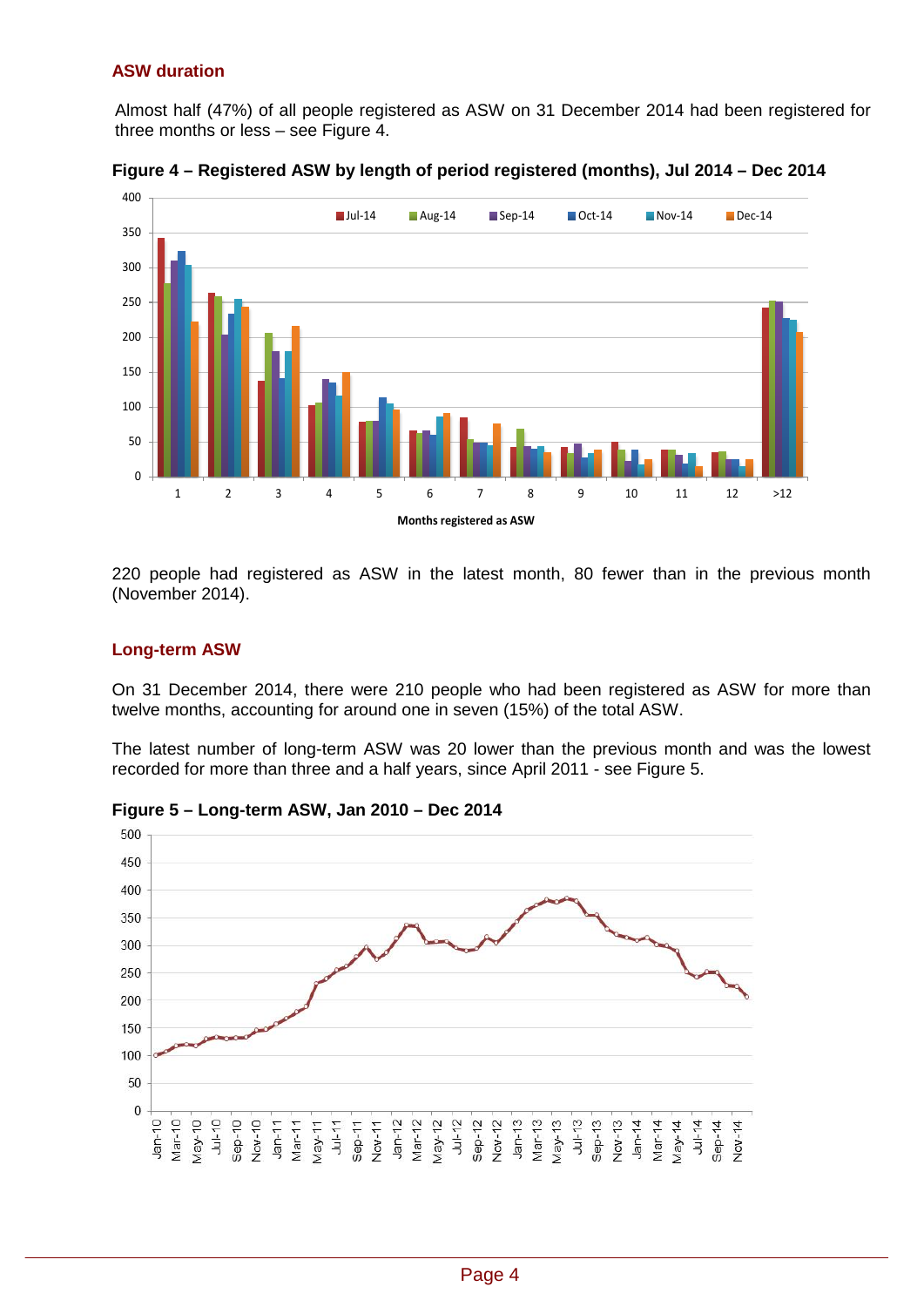Figure 6 shows the age distribution of the long-term ASW in December 2014. Most age groups have seen falls in the number of long-term ASW during the past twelve months with the exception of the 50-54 year age group.



**Figure 6 – Long-term ASW by age, Dec 2013 and Dec 2014**

## **Registered ASW by Nationality**

On 31 December 2014, almost four-fifths (78%) of people registered as ASW were of British/Jersey nationality**[4](#page-4-0)** , corresponding to a reduction of 20 such individuals from the previous month.

**Figure 7 – Individuals registered as ASW by nationality, Dec 2011 – Dec 2014**



On 31 December 2014 there were:

 $\overline{a}$ 

- 170 individuals of Portuguese/Madeiran nationality registered as ASW, a similar level to the previous month (November 2014) and 30 fewer than in the corresponding month of 2013;
- 80 individuals from the EU Accession  $(AB)^5$  $(AB)^5$  nations were registered as ASW, 10 more than the previous month (November 2014) and a similar number as in the corresponding month of 2013.

<span id="page-4-0"></span><sup>&</sup>lt;sup>4</sup> Nationality recorded by the Social Security Department for the purpose of registering as ASW is self-reported.

<span id="page-4-1"></span> $<sup>5</sup>$  The eight countries which joined ("gained accession to") the European Union in May 2004 were: the Czech Republic,</sup> Estonia, Hungary, Latvia, Lithuania, Poland, Slovakia and Slovenia.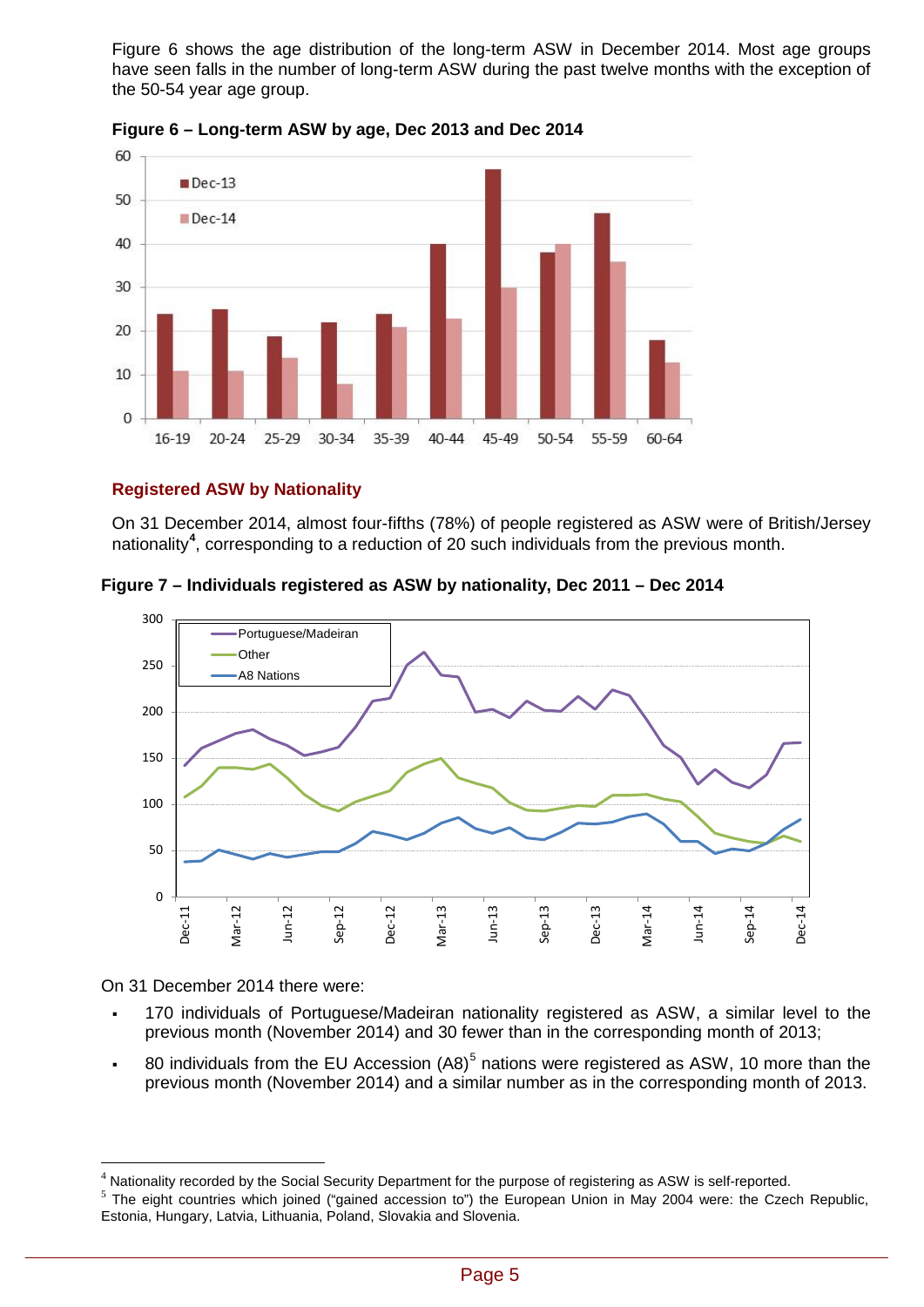## **Industry**

Individuals working in some industries of the economy, notably in the Finance sector, often seek employment through private agencies and do not register with the Social Security Department. Such industries will, therefore, tend to be under-represented in the ASW numbers.

The last industry of employment was recorded for around nine out of ten people registered as ASW on 31 December 2014:

- a fifth (20%) were previously employed in 'Retail and Wholesale, Motor repairs and sales';
- a sixth (17%) were previously employed in 'Miscellaneous professional & domestic services';
- around one in eight (13%) were previously employed in 'Banking, Miscellaneous Insurance, Finance and Business.

#### **Notes**

The numbers of people registered as ASW include people who are on the Advance to Work, Advance Plus and Workwise schemes. The ASW total will also include individuals who are working fewer than the 35 hours per week required under the terms of Income support (see Annex); such individuals will simultaneously be working and actively seeking work.

When placing the figures contained in this report in a longer term historical context it should be recognised that there have been significant changes in the criteria relating to registered ASW in Jersey in recent years. In particular, the introduction of Income Support in 2008 led to greater numbers of individuals who were actively seeking work being included in the registered figures.

People who are registered as actively seeking work receive the support of one of the government employment schemes which come under the administration of Back to Work. They are:

- Advance to Work for jobseekers aged 16 19 years;
- Advance Plus for jobseekers with an industry-specific interest aged 20 65 years;
- Workwise for jobseekers with special employment needs;
- Work Zone for all registered jobseekers;
- Long Term Unemployment Unit for jobseekers who have been ASW for 52 weeks or more.

In addition to the development and expansion of these schemes, Back to Work is responsible for:

- The Employment Grant, Hospitality Incentive and Youth Incentive;
- A dedicated Employer Engagement team;
- Industry and employer specific initiatives.

The aim of Back to Work is to increase access to job opportunities for locally qualified people who are registered as actively seeking work by supporting jobseekers and building a partnership with employers to provide sustainable job opportunities.

*Statistics Unit 12 January 2015*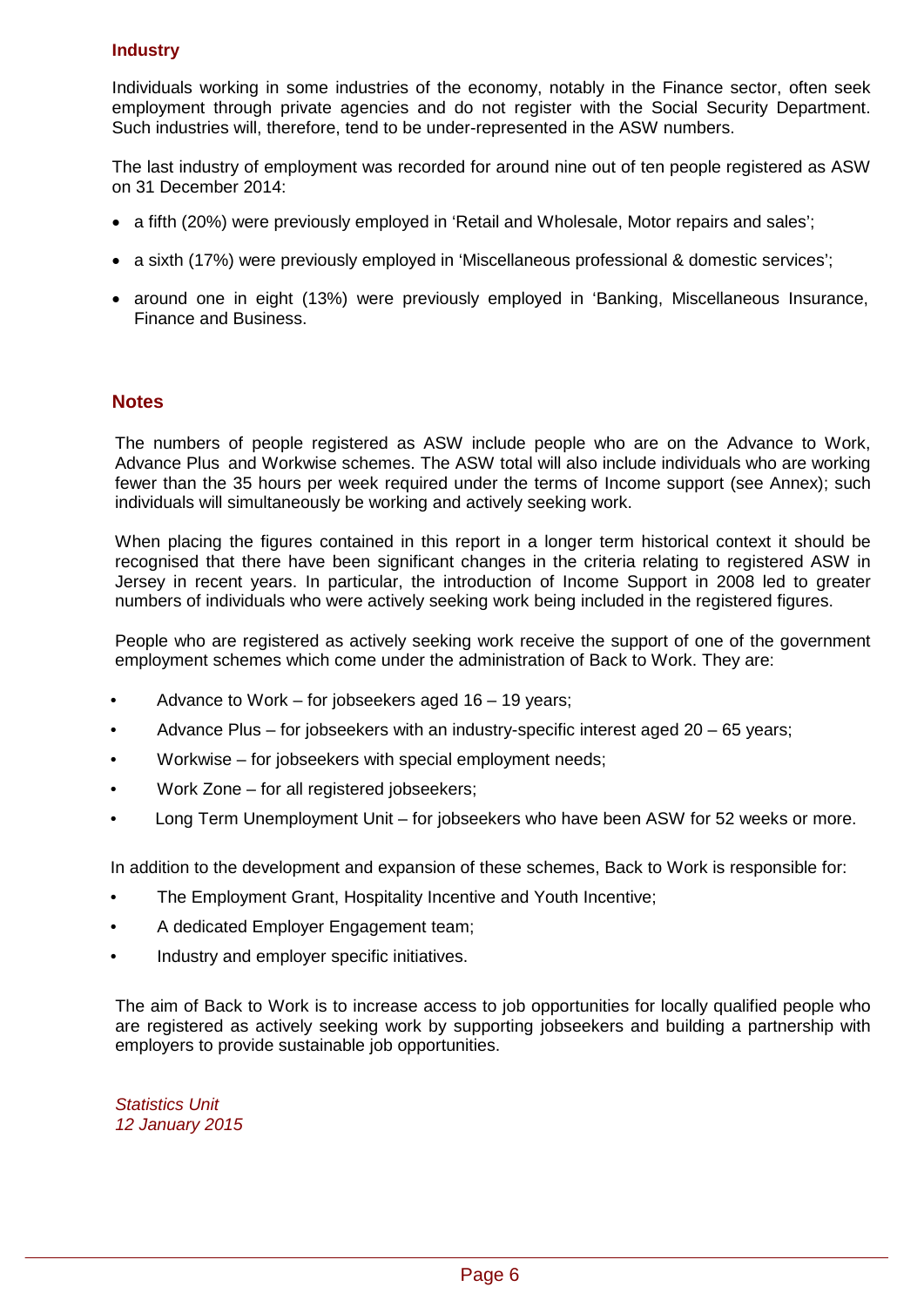#### **ASW registered underemployment**

Individuals who are working fewer hours than they would like or who would like to change their current working situation are classified as underemployed. The International Labour Organisation (ILO) provides two definitions of underemployment<sup>[6](#page-6-0)</sup>:

- *time related underemployed*, which is due to insufficient hours of work;
- *inadequate employment situations*, which are due to other limitations in the labour market which limit the capacities and well-being of workers.

In Jersey, individuals who are in receipt of Income Support are required to work at least 35 hours per week, unless exempt from full-time work; those who do not meet this requirement must register as Actively Seeking Work. Hence, the ASW total figure includes individuals who are working less than the 35 hours per week required under the terms of Income support. The number of ASW registered underemployed also includes individuals who are on the Foundations programme and engaged in paid work of 30 hours per week; in December 2014 there were 30 such individuals. Both sets of employed individuals will simultaneously be working and actively seeking work, and are classified as underemployed under the ILO definition of *time related underemployment.*

In December 2014, more than a quarter (28%) of all people registered as ASW was underemployed, meaning they were working less than 35 hours per week and were actively seeking more work. The numbers of such individuals in each of the last twelve months are shown in Table A1.

| Table A1 – Number of ASW registered underemployed, Dec 2013 – Dec 2014 |  |
|------------------------------------------------------------------------|--|
|                                                                        |  |

|                            | Dec-<br>13 | Jan-<br>14 | Feb-<br>14 | Mar-<br>14 | Apr-<br>14 | May-<br>14 | Jun-<br>$\mathbf{14}$ | Jul-<br>14 | Aug-<br>14 | Sep-<br>14 | Oct-<br>14 | Nov-<br>14 | Dec-<br>14 |
|----------------------------|------------|------------|------------|------------|------------|------------|-----------------------|------------|------------|------------|------------|------------|------------|
| <b>Individuals</b>         | 370        | 350        | 370        | 340        | 370        | 380        | 350                   | 360        | 360        | 360        | 370        | 390        | 410        |
| Percentage of<br>total ASW | 21%        | 19%        | 20%        | 20%        | 23%        | 25%        | 23%                   | 24%        | <b>24%</b> | 25%        | 26%        | 27%        | 28%        |

Figure A1 shows the age distribution of people registered as ASW underemployed; more than two-fifths (43%) were aged 45 years or over.



**Figure A1 - Age distribution of ASW registered underemployed, Jul 2014 – Dec 2014**

Of those people who were registered as ASW underemployed in December 2014: three-fifths (61%) were female; almost a third (30%) had been actively seeking work for more than a year; almost nine out of ten (88%) were claiming Income Support.

<span id="page-6-0"></span><sup>6</sup> International Labour Organisation: *Resolution concerning the measurement of underemployment and inadequate employment situations.*  $\overline{\phantom{a}}$